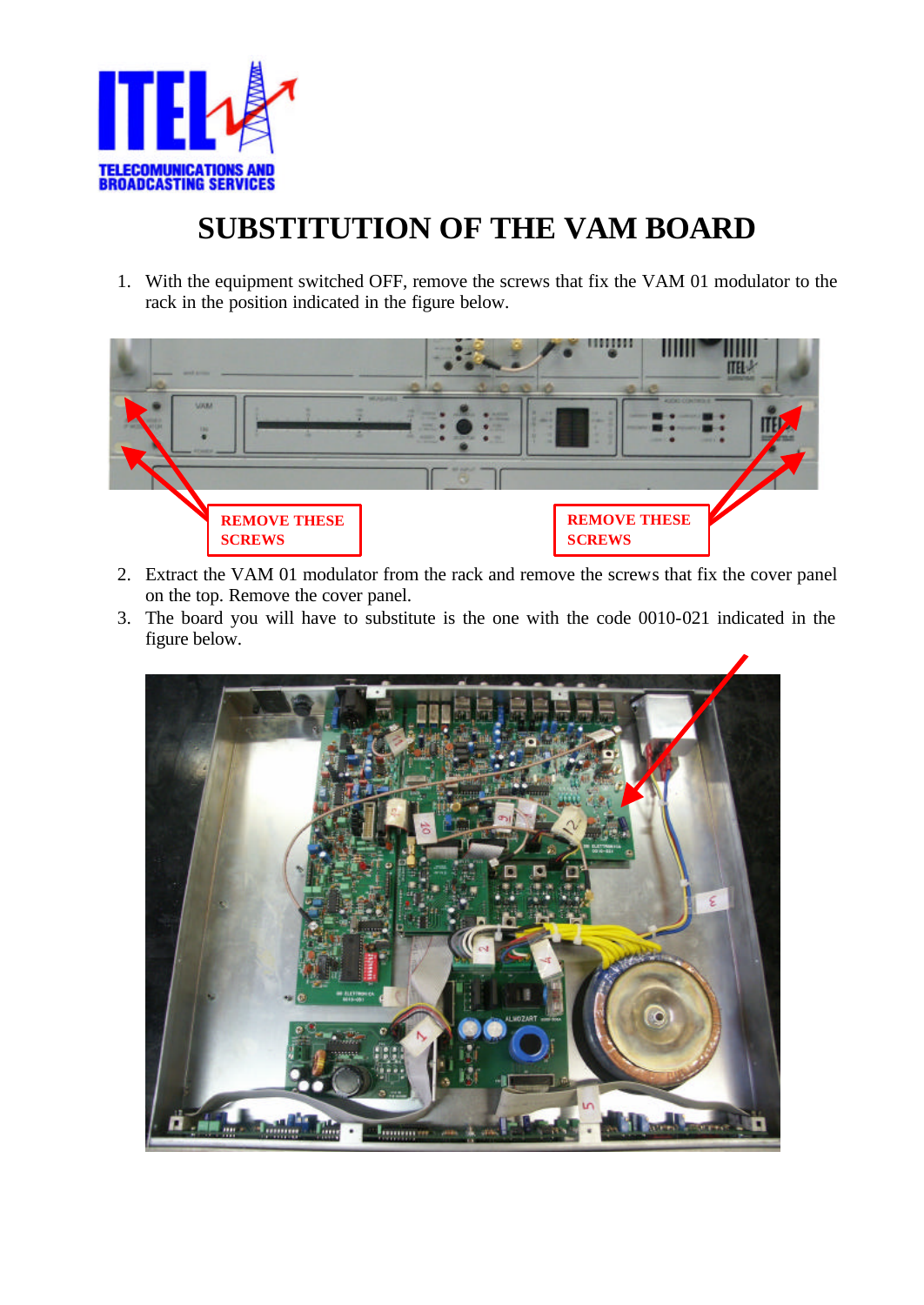

4. Remove the cables indicated in the figure with the numbers 8, 9, 10, 11, 13 and 14, remove also the cables connected to the two 20 poles connectors indicated with red arrows. Remove the screws that fix the board on the box (indicated with blue arrows in the figure below)

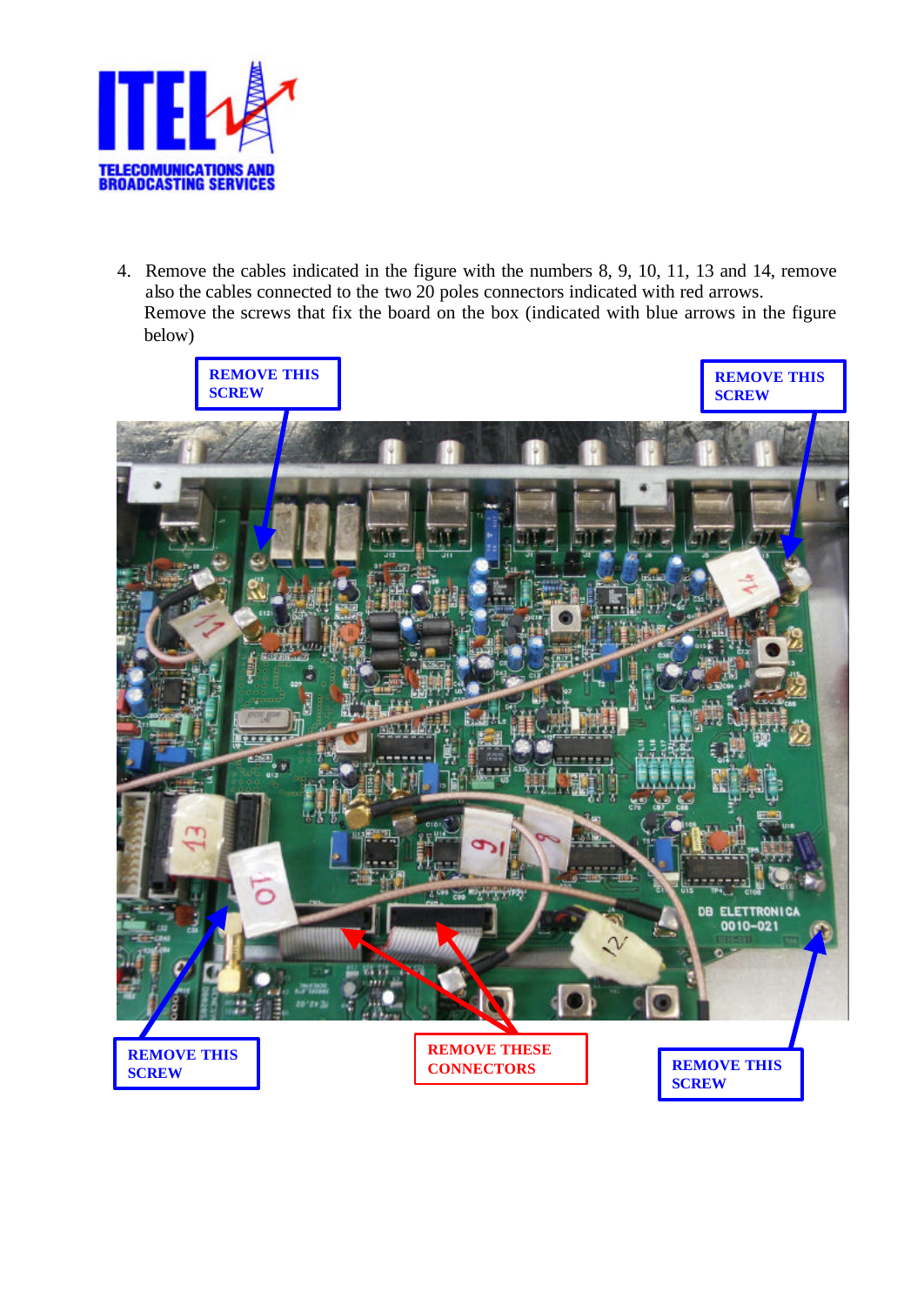

5. Remove the screw nuts that fix the BNC connectors to the rear panel of the modulator





**SCREW NUT THAT FIXES THE CONNECTOR TO THE REAR PANEL OF THE MODULATOR**

6. Extract the 0010-021 board from its position and insert the new board (see figure below)



7. Fix the board to the box with the screws you removed before, insert the screw nuts to fix the BNC connectors to the rear panel and connect again all the cables in the correct position.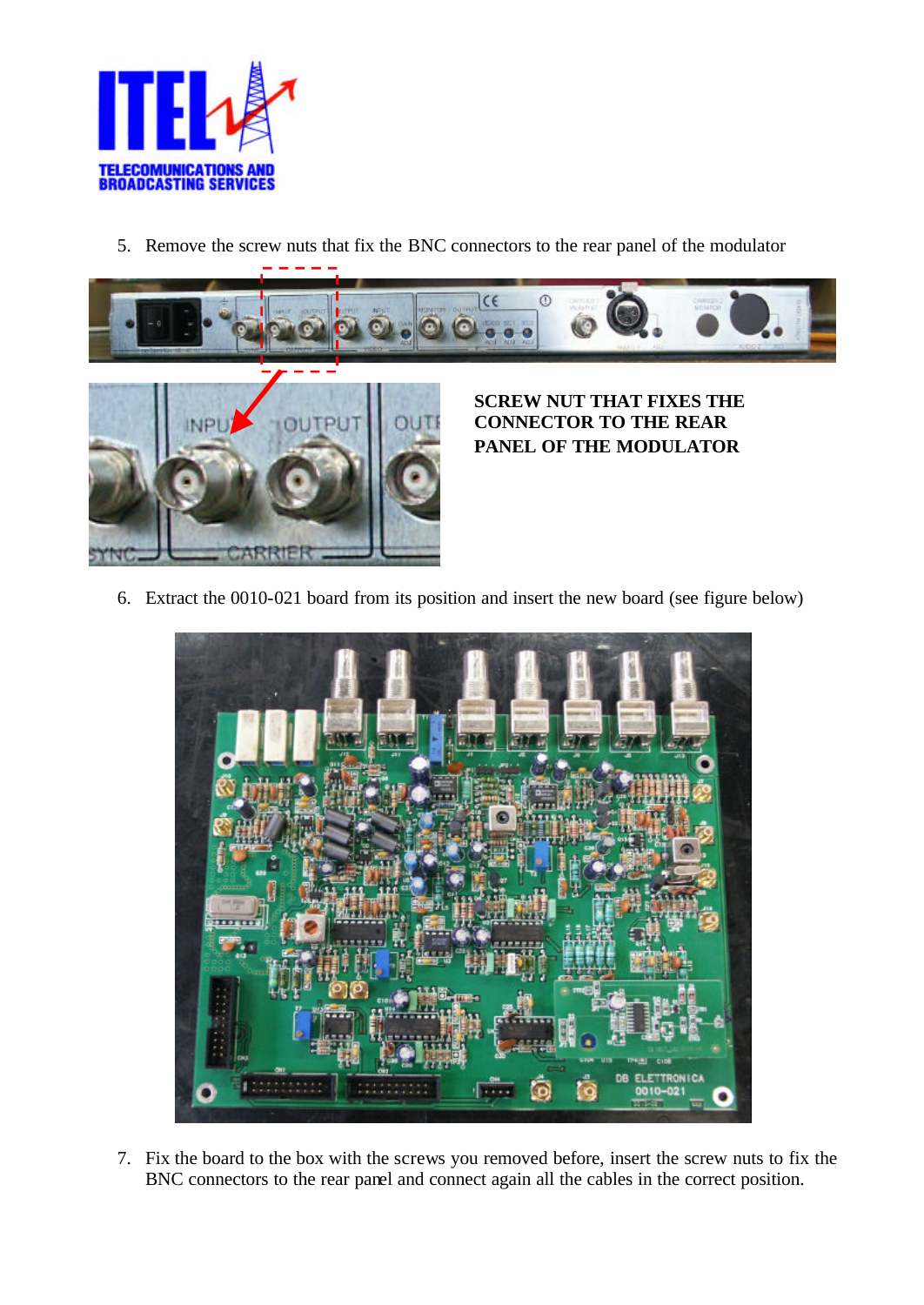

## **HOW TO CHECH THE CORRECT FUNCTIONING OF THE VAM MODULATOR**

- 1. Connect the video signal generator to the VAM modulator:
	- a cable between the VIDEO OUT connector of the generator and the VIDEO INPUT connector on the rear of the VAM.
	- a cable between CH1 connector of the generator and AUDIO 1 connector on the rear of the VAM.



Connect the mains to the generator. Power on the signal generator and set it to "PAL 0% field" signal (black signal).

| Tektronix Pathfinder                      |
|-------------------------------------------|
|                                           |
|                                           |
| <b>ISGI95 PAL / NTSC Signal Generator</b> |

- 2. Connect the spectrum analyzer to the VAM modulator:
	- a cable between the RF INPUT connector of the spectrum analyzer and the IF OUTPUT connector on the rear of the VAM.

Connect the mains to the spectrum analyzer.